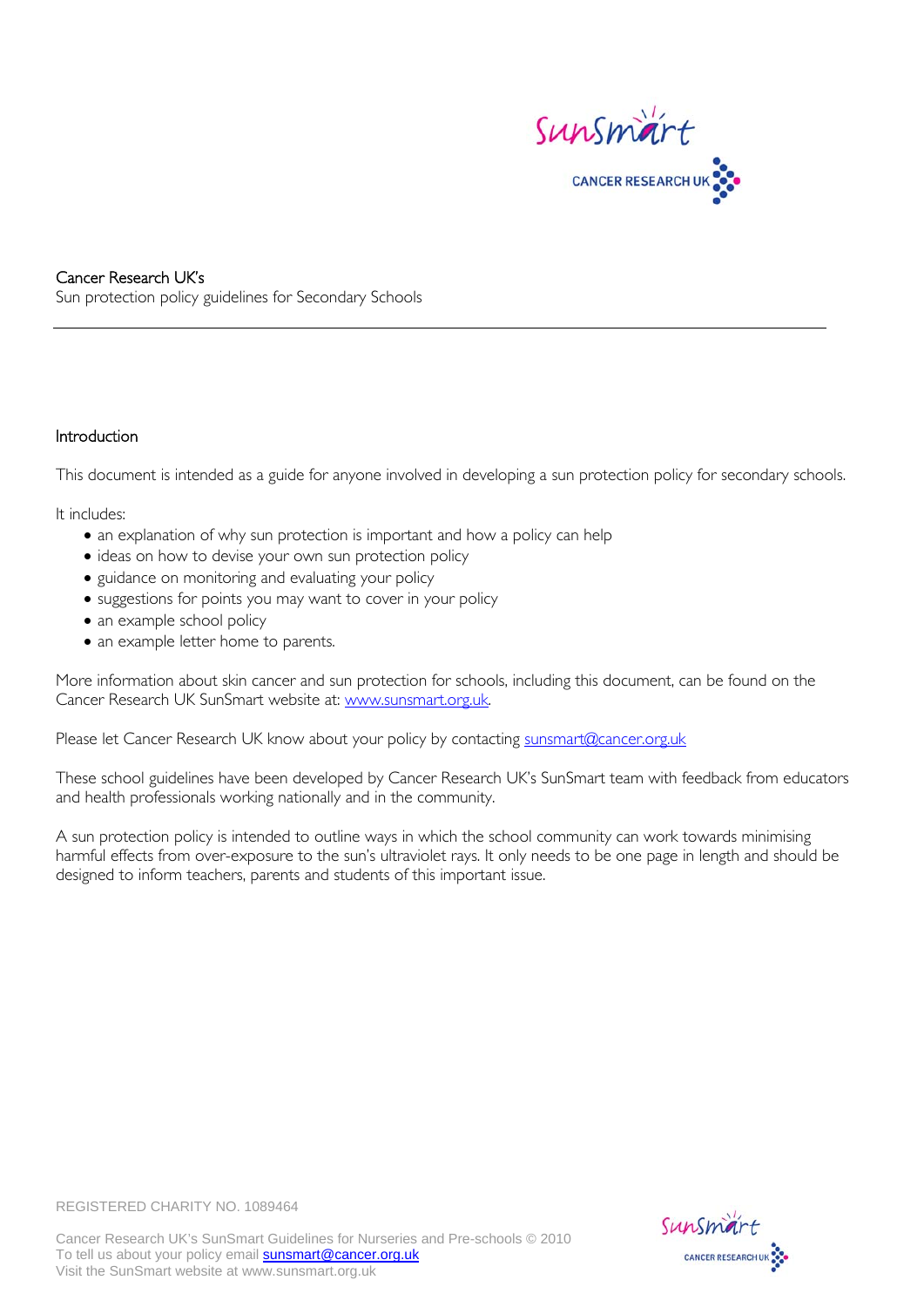## Why is sun protection important for young people?

Skin cancer is one of the most common cancers in the UK and the number of cases is rising at an alarming rate. The good news is that the majority of these cases could be prevented. Most skin cancers are caused by ultraviolet (UV) radiation from the sun. If we protect ourselves from the sun then we can reduce our risk. This is particularly important for young people whose skin is more delicate and easily damaged.

Studies have found that sunburn during childhood and adolescence can increase the risk of skin cancer later in life. You may not see the damage immediately because skin cancer can take years to develop, but students who are overexposed to the sun now are storing up problems for the future.

## What is the SunSmart campaign?

SunSmart is the national skin cancer prevention campaign run by Cancer Research UK. The SunSmart schools initiative encourages schools to develop and adopt sun protection policies. They are part of a broader campaign communicating effective skin cancer prevention messages to the general public.

The five key SunSmart skin cancer prevention messages can be promoted by using the SMART code:

S tay in the shade 11-3 M ake sure you never burn A lways cover up – wear a t-shirt, hat and wraparound sunglasses R emember young people burn more easily T hen use at least factor 15+ sunscreen.

## Why have a SunSmart sun protection policy?

Young people have delicate skin that can be easily damaged by the sun's UV rays, particularly in the middle of the day. Schools have a responsibility to ensure that pupils are protected from the harmful effects of too much sun during the school day.

Developing a SunSmart sun protection policy is an important step towards encouraging good health in line with the National Healthy Schools Programmes. Schools are also legally required to have a health and safety policy in place. You can find out more about this at: [www.teachernet.gov.uk/responsibilities](http://www.teachernet.gov.uk/responsibilities).

## What is a SunSmart sun protection policy?

A sun protection policy works best when it is developed in consultation with the whole school community and is specific to your school. There are some elements common to all sun safety policies. These include:

- PROTECTION: providing an environment that enables students and staff to stay safe in the sun
- EDUCATION: learning about sun safety to increase knowledge and influence behaviour
- COLLABORATION: working with parents, governors and the wider community to reinforce awareness about sun safety and promote a healthy school.

## What support is available for developing a policy?

If you have any questions about creating a sun protection policy, please email us at [sunsmart@cancer.org.uk.](mailto:sunsmart@cancer.org.uk) Your local health service (e.g. Primary Care Trust in England) may also be a useful source of information and be able to help whilst developing your policy. Helpful information can also be found via the following websites:

SunSmart website – [www.sunsmart.org.uk](http://www.sunsmart.org.uk/)  Skin Cancer Hub website <http://www.swpho.nhs.uk/skincancerhub/> Local Authority http://www.dcsf.gov.uk/everychildmatters/?action=authority

REGISTERED CHARITY NO. 1089464

Cancer Research UK's SunSmart Guidelines for Nurseries and Pre-schools © 2010 To tell us about your policy email **sunsmart@cancer.org.uk** Visit the SunSmart website at www.sunsmart.org.uk

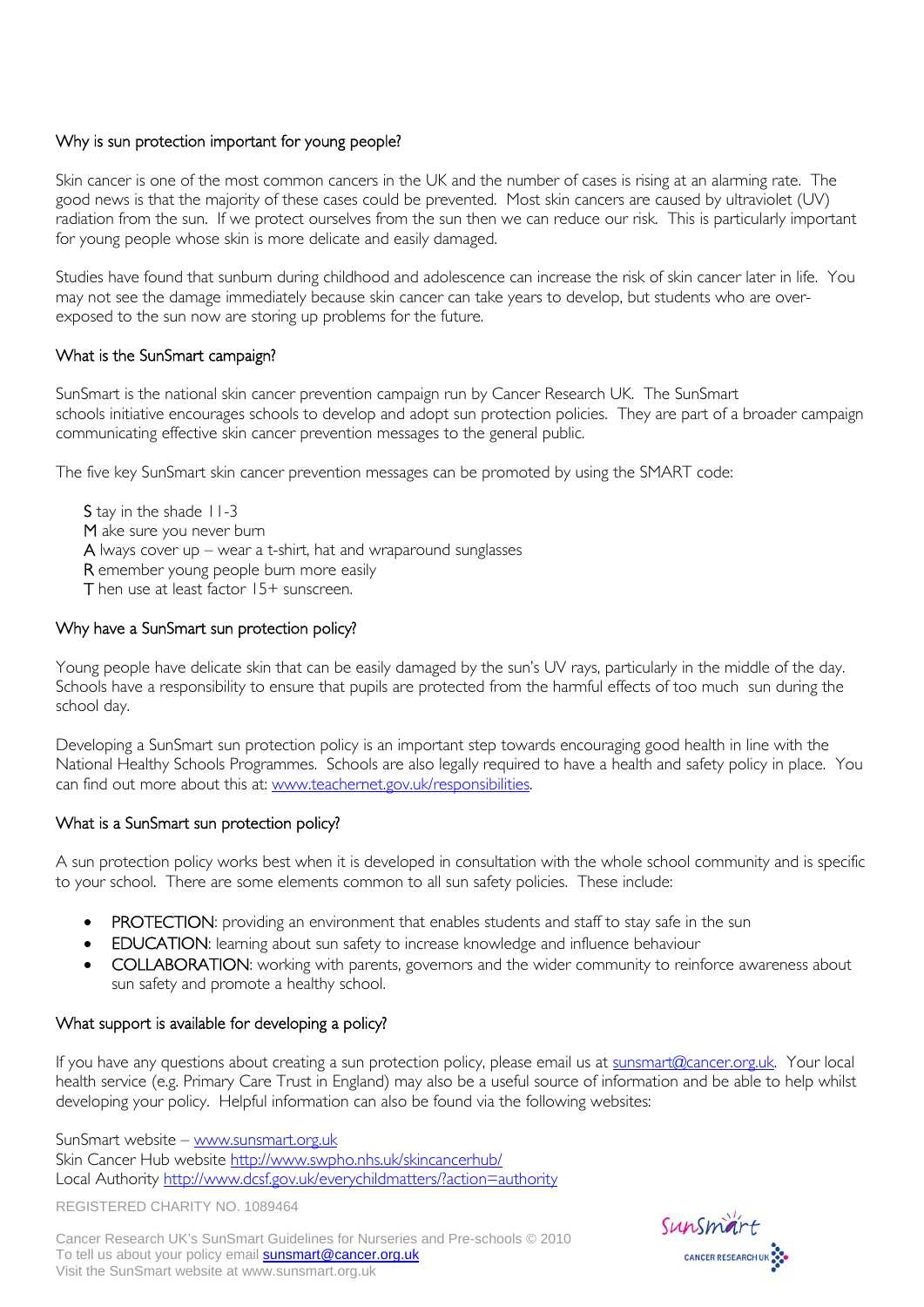Healthy Schools <http://home.healthyschools.gov.uk/>

Please let Cancer Research UK know about your policy by contacting [sunsmart@cancer.org.uk](mailto:sunsmart@cancer.org.uk). This will help us to monitor the success of our campaign.

## How to go about developing your own SunSmart Sun Protection Policy

The school community is much more likely to be enthusiastic and supportive about a policy if they are involved in developing it. These pointers may help you get started:

- 1) Set up a meeting to discuss the development of a school sun protection policy. Invite representatives from key groups including governors, teachers, school nurses, school health and safety reps, students, parents and your local health service.
- 2) At the meeting decide on a person or group who will be responsible for devising and championing the policy.
- 3) Look at what the school is already doing to promote SunSmart behaviour. This will help you identify what needs to be done and how much progress you are making. Think about:
	- how long students currently spend outdoors in the middle of the day
	- what sort of shade is available (if any)
	- whether students and staff wear protective t-shirts and hats
	- whether sunscreen is encouraged and correctly used in school (for advice on correct sunscreen use see <www.sunsmart.org.uk>)
	- whether sun safety is included in the school curriculum.
- 4) Prepare a draft of your policy in consultation with users. Try to:
	- make sure every point is relevant to your school
	- check the policy is realistic given the money and time available
	- be clear about who is responsible for implementing each task
	- agree timescales for implementing the different points on your plan.
- 5) Get feedback on your draft policy and present the final draft to key decision makers for their approval.
- 6) Implement the policy and publicise it so everyone is aware of what you are trying to achieve and why. Give regular updates on the progress you make.

### Monitoring and evaluating the policy

Evaluation is useful because it can help you to monitor how effective your sun protection policy has been and identify areas for improvement. For example schools could:

- keep records of the implementation process: dates, costs and people's reactions
- photograph changes in the school environment
- continue to gather feedback from all the people involved
- monitor incidences of sunburn to see if these are decreasing.

You will find that your school policy will change over time. It is important to keep updating your policy every year. Monitoring and evaluating your policy will help you to make effective changes. Create a SunSmart council with representatives from staff, parents and students to lead this and take responsibility for all SunSmart matters within the organisation.

It is important to have support from parents so they can continue to promote the SunSmart message at home and demonstrate the importance of it during outdoor family activities and on holidays.

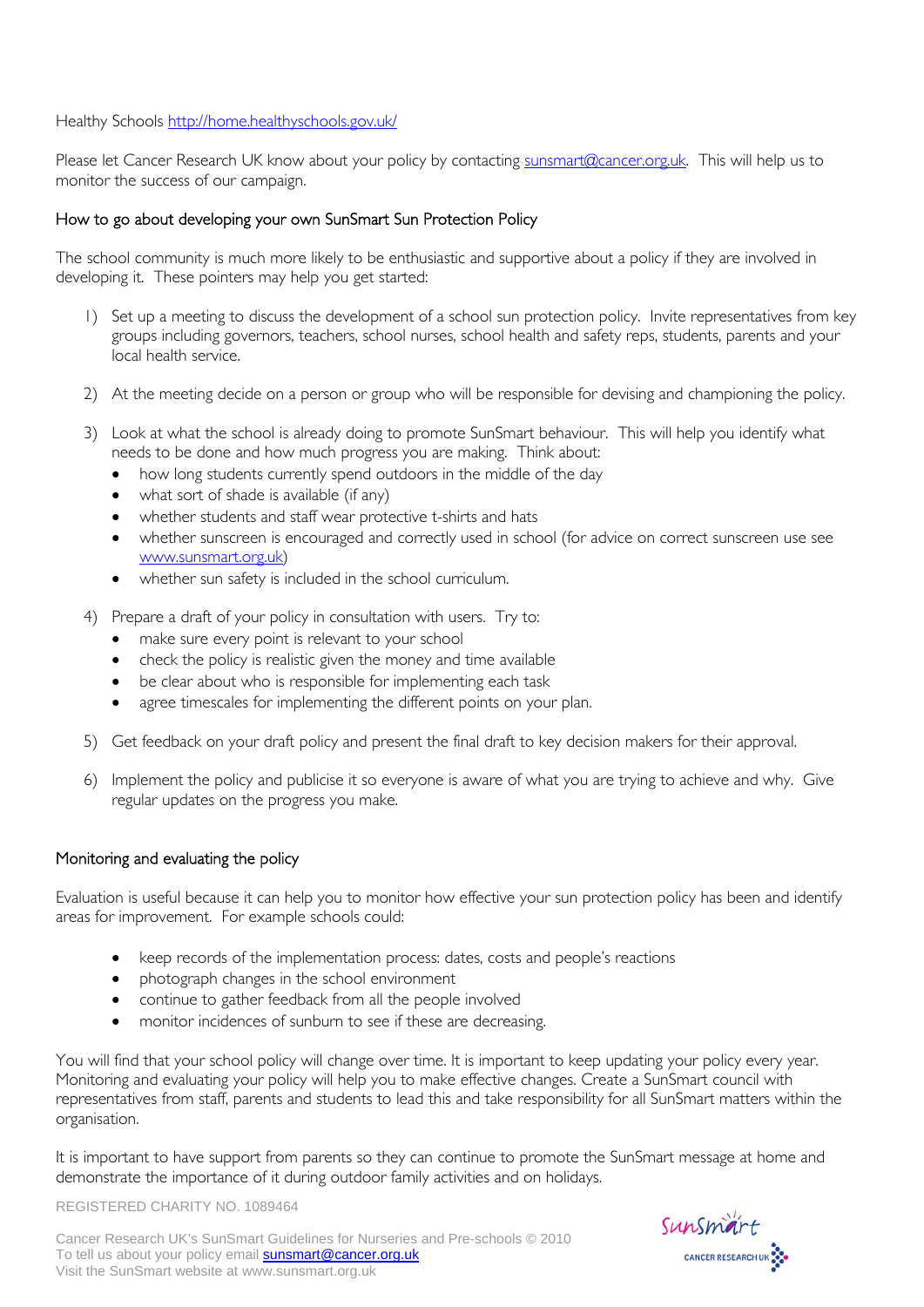## SunSmart Sun Protection Policy Checklist for Secondary Schools

The check list on the next page has been designed to help you start thinking about sun protection issues. These are suggestions – not all of them will be suitable for every school. So don't worry about implementing them all at once!



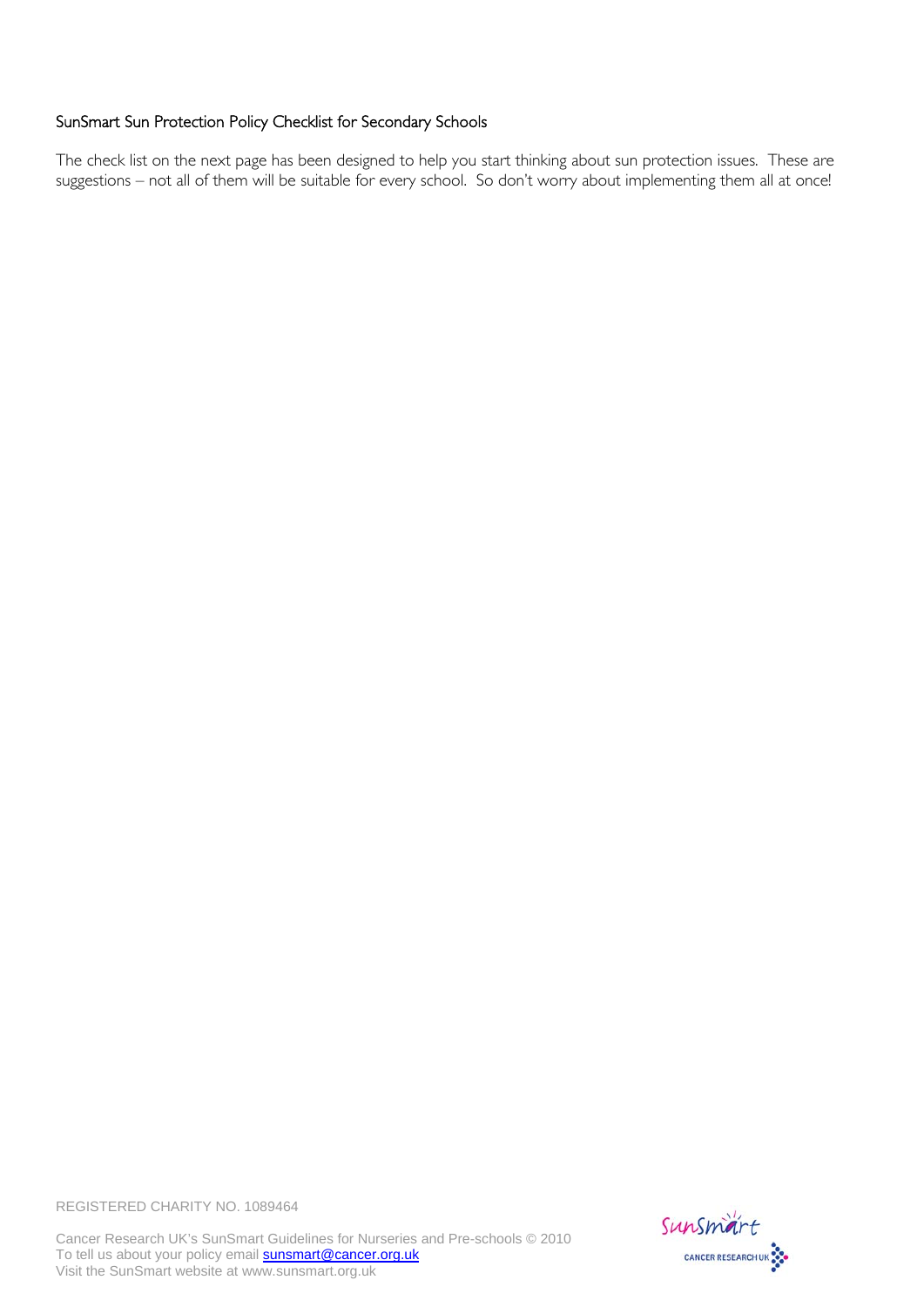# SunSmart Sun Protection Policy Checklist for Secondary Schools

# EDUCATION

It is important to raise awareness of why we need sun protection if you want to encourage students to change the way they behave in the sun.

| Sun Protection Strategy                                                                                                                                                                                                   | Currently Planned<br>in place | <b>soon</b> | <b>Not</b><br>blanned | Comments |
|---------------------------------------------------------------------------------------------------------------------------------------------------------------------------------------------------------------------------|-------------------------------|-------------|-----------------------|----------|
| Sun protection and the dangers of sunbed use is incorporated into<br>curriculum for all ages                                                                                                                              |                               |             |                       |          |
| Teachers are trained in the importance of sun protection<br>Sun protection is actively promoted to students in other ways (eg.<br>assemblies, workshops, talks)                                                           |                               |             |                       |          |
| Parents are informed of the importance of sun protection through<br>information sent home in newsletters and a letter informing them of the<br>sun protection policy (see the parent letter template in these guidelines) |                               |             |                       |          |

# PROTECTION:

Consider sun protection when planning all outdoor activities from April to September (the sun is strongest at this time of year).

| Sun Protection Strategy                                                                                                                                                                                                                                                                                                                                                            | Currently Planned | <b>Not</b> | Comments |
|------------------------------------------------------------------------------------------------------------------------------------------------------------------------------------------------------------------------------------------------------------------------------------------------------------------------------------------------------------------------------------|-------------------|------------|----------|
|                                                                                                                                                                                                                                                                                                                                                                                    | in place soon     | planned    |          |
| <b>SHADE</b>                                                                                                                                                                                                                                                                                                                                                                       |                   |            |          |
| Trees have been planted to provide long-term shade                                                                                                                                                                                                                                                                                                                                 |                   |            |          |
| Shade structures provide long/short-term shade                                                                                                                                                                                                                                                                                                                                     |                   |            |          |
| Seats and equipment are moved to shady areas                                                                                                                                                                                                                                                                                                                                       |                   |            |          |
| Organised activities make use of the shade available                                                                                                                                                                                                                                                                                                                               |                   |            |          |
| <b>TIMETABLING</b>                                                                                                                                                                                                                                                                                                                                                                 |                   |            |          |
| Outdoor activities and events are planned outside of 11-3 where possible<br>and appropriate (if this is sometimes unavoidable, ensure hats, clothing and<br>sunscreen are worn to minimise sunburn)                                                                                                                                                                                |                   |            |          |
| In the summer term morning break is extended and lunch breaks                                                                                                                                                                                                                                                                                                                      |                   |            |          |
| shortened to minimise time in the midday sun                                                                                                                                                                                                                                                                                                                                       |                   |            |          |
| <b>CLOTHING</b>                                                                                                                                                                                                                                                                                                                                                                    |                   |            |          |
| Students are encouraged to wear wide-brimmed (or legionnaire<br>style) hats when outside                                                                                                                                                                                                                                                                                           |                   |            |          |
| Students are encouraged to wear tops that cover their shoulders                                                                                                                                                                                                                                                                                                                    |                   |            |          |
| (vests and strappy tops are discouraged)                                                                                                                                                                                                                                                                                                                                           |                   |            |          |
| School uniform tops and hats offer suitable sun protection                                                                                                                                                                                                                                                                                                                         |                   |            |          |
| Students are permitted to wear UV protective sunglasses                                                                                                                                                                                                                                                                                                                            |                   |            |          |
| Teachers and assistants also wear suitable hats and clothing to<br>reinforce role modelling                                                                                                                                                                                                                                                                                        |                   |            |          |
| SUNSCREEN                                                                                                                                                                                                                                                                                                                                                                          |                   |            |          |
| Sunscreen should be used for covering exposed areas of skin when shade may be unavailable. Choose a sunscreen with an SPF of at<br>least 15+ which is also broad spectrum to protect from UVA and UVB rays and ensure that application of sunscreen is adequate<br>and applied regularly. The following are only suggestions - they may or may not be appropriate for your school. |                   |            |          |
| Letters are sent home asking for parental permission for teachers to<br>supervise application of sunscreen                                                                                                                                                                                                                                                                         |                   |            |          |
| At least factor 15+ sunscreen is used in school and is applied adequately<br>and regularly – this means two teaspoonfuls for the head, arms and neck or<br>two teaspoonfuls if in a swimming costume                                                                                                                                                                               |                   |            |          |



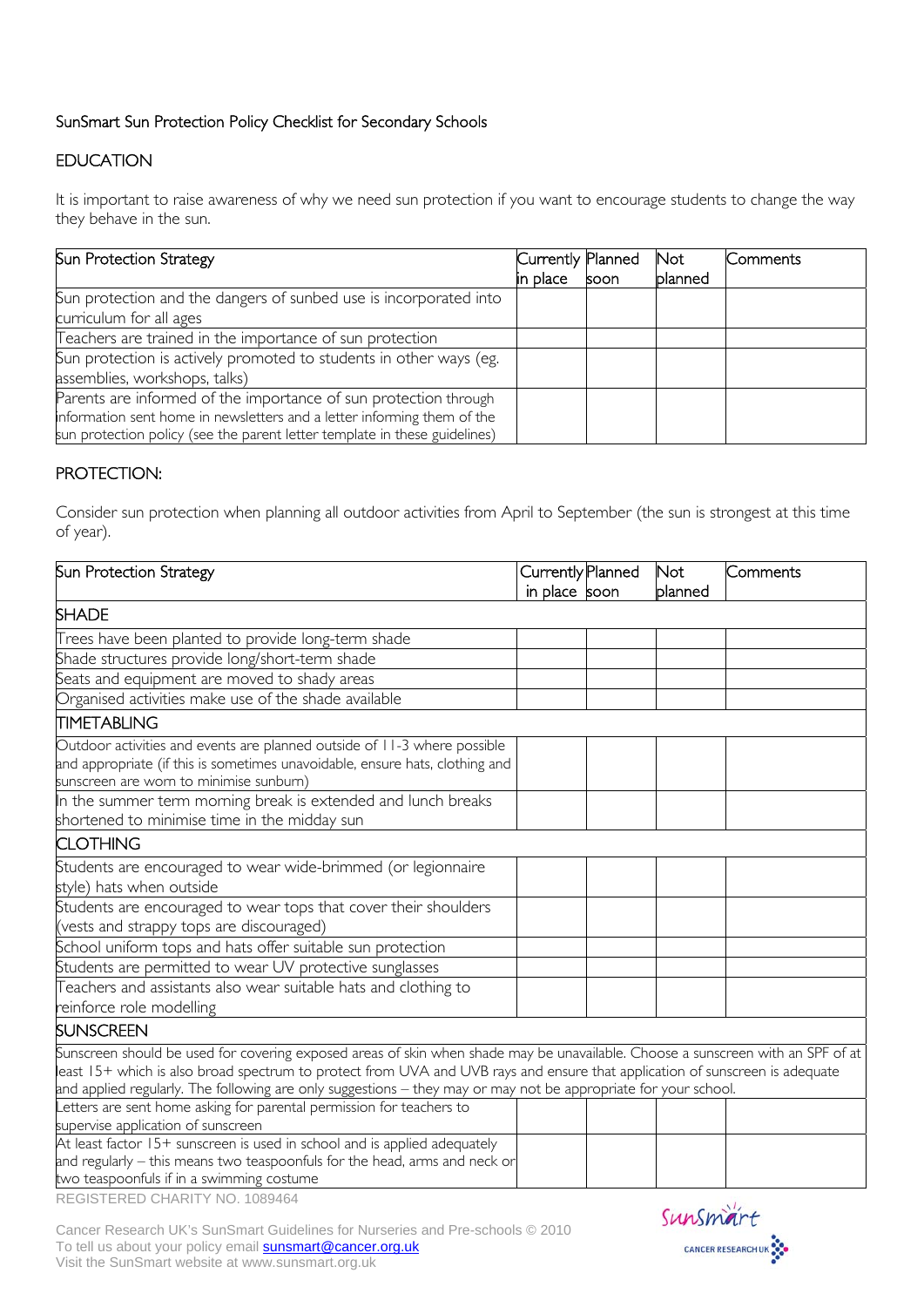| Sunscreen is reapplied regularly, particularly at midday either by students or |  |  |
|--------------------------------------------------------------------------------|--|--|
| teachers, as it can be easily washed, rubbed or sweated off                    |  |  |
| Each pupil has their own labelled bottle of sunscreen                          |  |  |
| There is a school stock of sunscreen for pupils who forget/cannot afford       |  |  |
| their own                                                                      |  |  |
| The school provides sunscreen free of charge for all pupils                    |  |  |



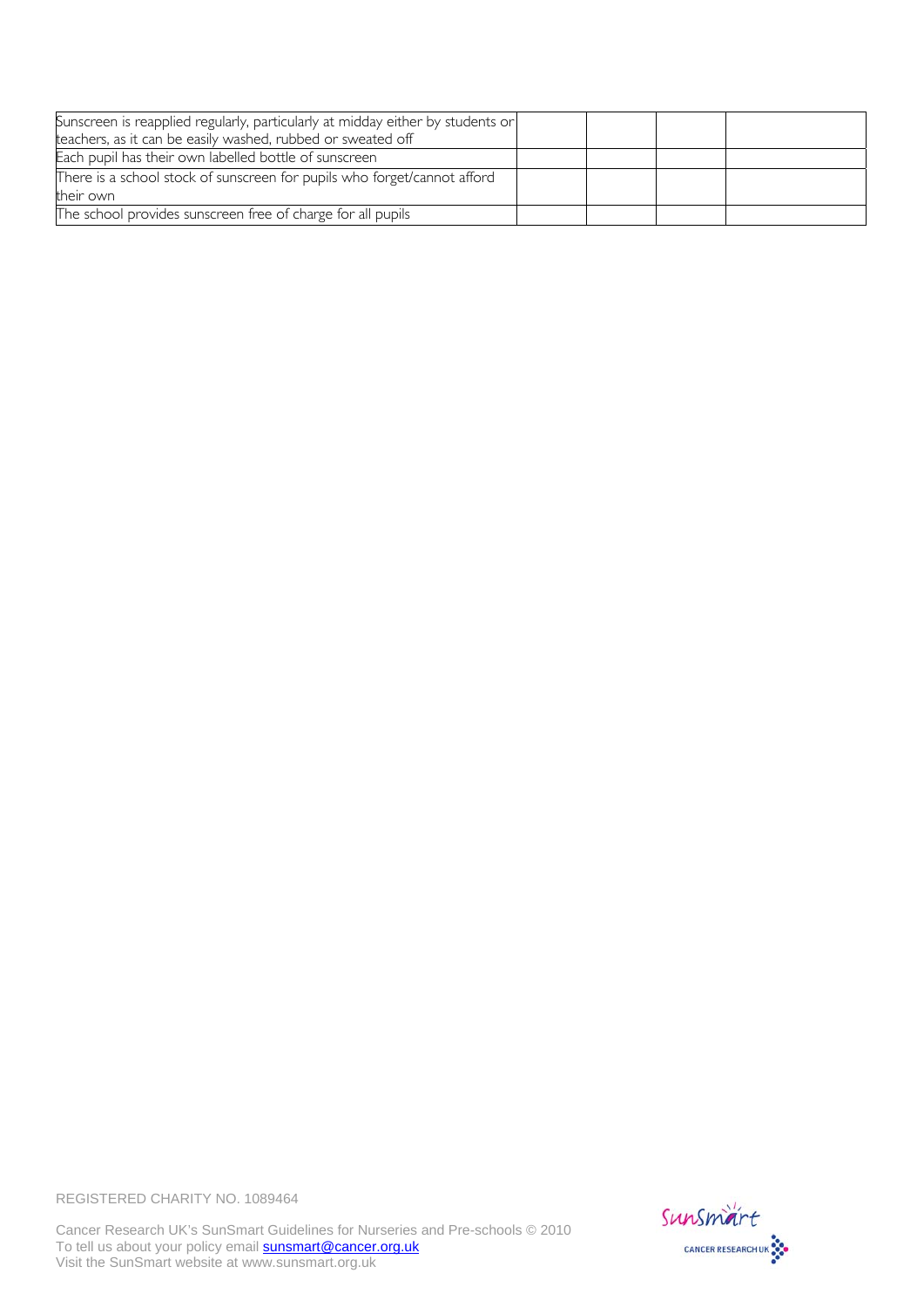# SAMPLE School SunSmart Sun Protection Policy

## Wood Hill Secondary School SunSmart Sun Protection Policy

At Wood Hill Secondary school we acknowledge the importance of sun protection and want our staff and students to enjoy the sun safely. We will work with staff, students and parents to achieve this through:

EDUCATION - these measures are in place from now on:

- ◆ All year 7-11 students will receive at least one PHSE sun protection lesson
- $\bullet\bullet\;\;$  We will discuss the importance of sun protection in assemblies at the start of the summer term and before summer break.
- \* Parents will be sent a letter explaining what the school is doing about sun protection and how they can help at the beginning of the summer term.
- \* Teachers will attend a special SunSmart training workshop at the end of the Easter term and information on sun safety will be provided in the staff room.

## PROTECTION – this is more of an ongoing process

### Shade:

- ◆ We will encourage students to sit in the shade where it is available
- ◆ We are planting additional willow trees in the school grounds (spring 10).
- Year 12 Design & Technology class are making us a canopy to provide shade by the outdoor benches (by May 10).
- \* We are fundraising to buy a buy a free-standing permanent shade canopy and will hopefully have enough money for this by Spring 10 ready for the summer term.

### Timetabling:

We will aim to schedule outside activities, school trips and PE lessons before 11am and after 3pm if appropriate. If this is unavoidable we will ensure hats, clothing and sunscreen are all worn to prevent sunburn.

### Clothing:

- \* We have ordered new school sun hats which will be available from Easter 10.
- Students are required to wear hats that cover the ears, face and neck.
- \* We have changed our sports uniform from vests to t-shirts. This will be introduced over the next 2 years.
- All teachers have agreed to wear hats when on grounds duty and teaching outdoors

### Sunscreen:

- Students are encouraged to apply at least factor 15+ sunscreen in school and will be reminded to do so by teachers before lunch break.
- Sunscreen use will be encouraged on school trips and staff will be provided with extra sunscreen in case students forget their own.

This policy was developed with the help of staff, students and parents in February 2010.

We will monitor our progress and review the policy annually.